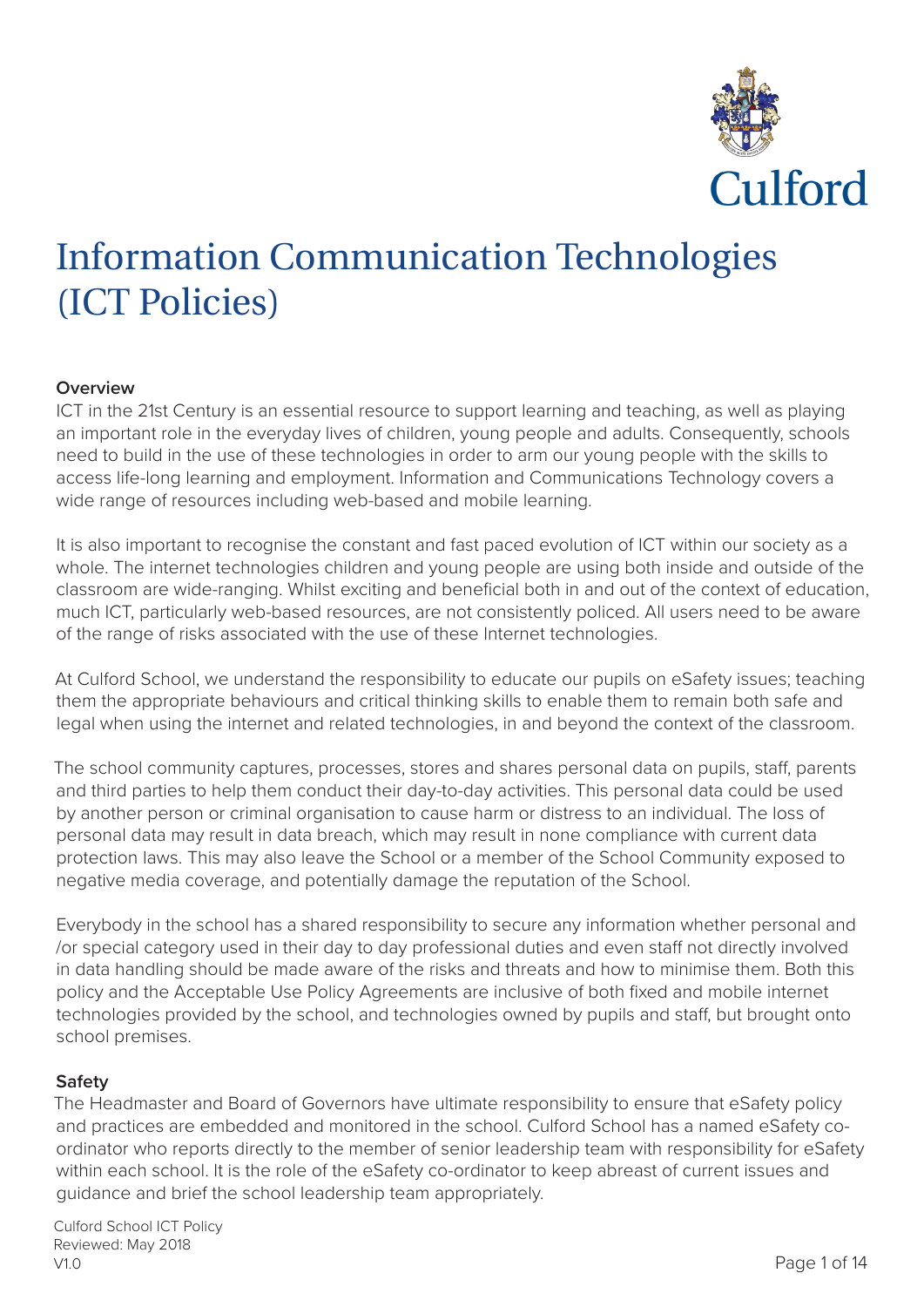

This policy, supported by the School's Acceptable Use Policy Agreements for staff and pupils and its Data Protection Policies are designed to protect the interests and safety of the whole school community. It is linked to other school policies including child protection, health and safety, behaviour/ pupil discipline and PSHE.

The School provides opportunities within a range of curriculum areas to teach about eSafety. Educating pupils on the dangers of technologies that maybe encountered outside school is done informally when opportunities arise and as part of the eSafety curriculum.

Pupils are made aware of the relevant legislation when using the internet. They are taught about copyright and respecting other people on the internet. Pupils are made aware of the impact of Cyberbullying and know how to seek help if they are affected by any form of online bullying. Pupils are also made aware of where to seek advice or help if they experience problems when using the internet and related technologies. Pupils are taught to critically evaluate materials and learn good searching skills through the curriculum.

Teachers receive regular information and training on eSafety issues. Details of eSafety staff training are available from the member of senior leadership team responsible for staff development.

All new staff receive information on the school's Acceptable Use Policy Agreement as part of their induction. All staff are made aware of individual responsibilities relating to the safeguarding of children within the context of eSafety and know what to do in the event of misuse of technology by any member of the school community. All teachers are encouraged to incorporate eSafety activities and awareness within their curriculum areas.

# **Incidents**

Some internet activity is illegal and is banned from school and all other ICT systems. Other activities are banned and could lead to criminal prosecution. There are however a range of activities which may be legal but are inappropriate in a school context, either because of the age of the users or the nature of those activities. School policy restricts certain internet usage as follows:

| Uploading, downloading, possessing or transmitting material that falls under the<br>following headings, including the attempt to so do: | Φ<br><u>igr</u><br>$cc$ ept | Φ<br>ځ<br>ര<br>ö<br>Ф<br>ပ<br>ര | ത<br>ō |
|-----------------------------------------------------------------------------------------------------------------------------------------|-----------------------------|---------------------------------|--------|
| Child sexual abuse images                                                                                                               |                             |                                 |        |
| Illegal acts under child protection, obscenity, computer misuse or fraud legislation                                                    |                             |                                 |        |
| Adult material that potentially breaches the Obscene Publications Act                                                                   |                             |                                 |        |
| Criminally racist material in UK                                                                                                        |                             |                                 |        |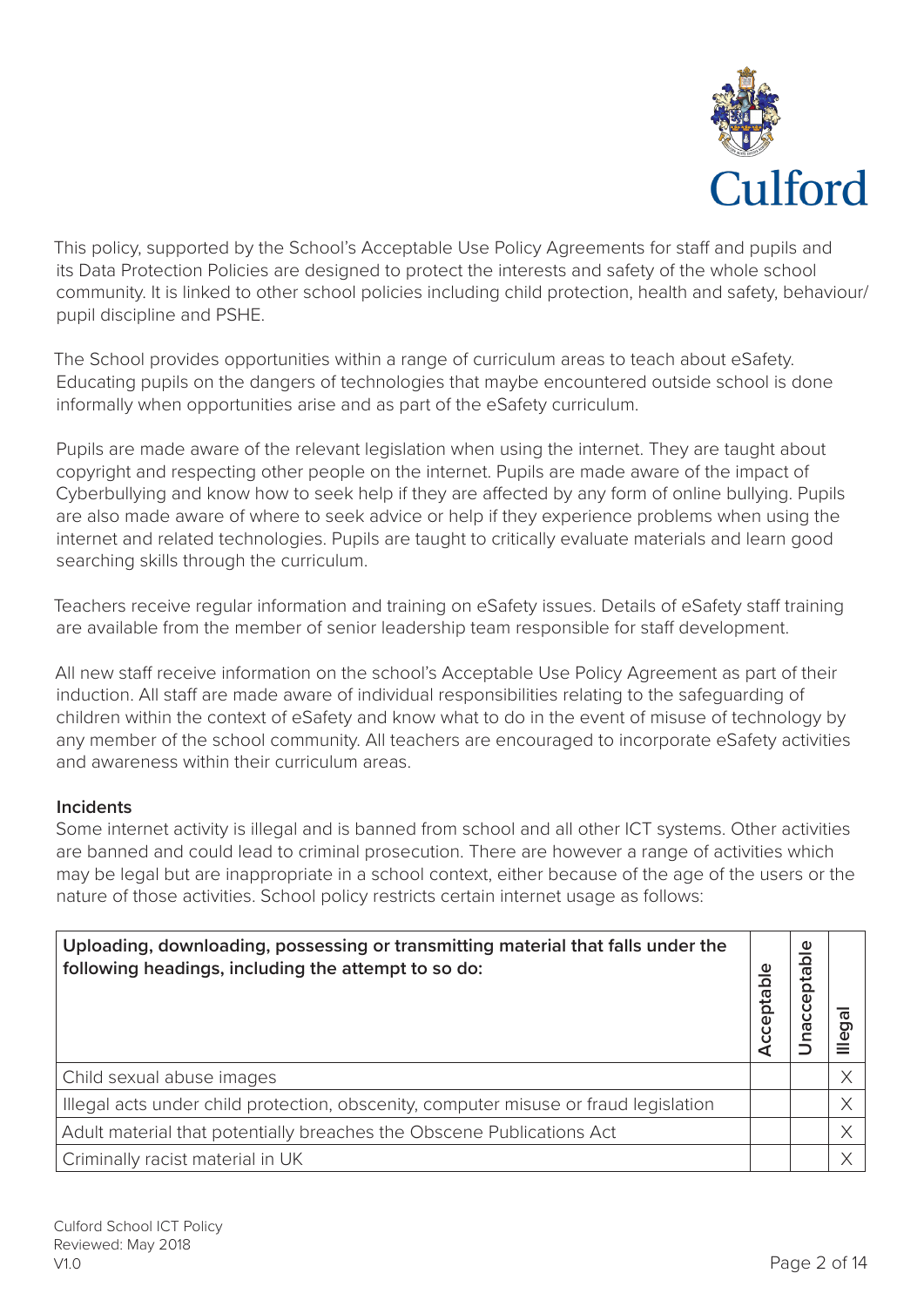

| Pornography                                                                           |          | Χ        |   |
|---------------------------------------------------------------------------------------|----------|----------|---|
| Any kind of discrimination                                                            |          | X        |   |
| Racial or religious hatred or threatening behaviour                                   |          |          | X |
| Information which may be offensive or bring the bring the school into disrepute       |          | X        |   |
| Using school systems to run a private business                                        |          | X        |   |
| Attempting to bypass the filtering or other safeguards employed by Culford            |          | $\times$ |   |
| Commercial software or any copyrighted materials without the necessary<br>permissions |          |          | X |
| Revealing or publicising confidential or proprietary information                      |          | $\times$ |   |
| Creating or propagating computer viruses or other harmful files                       |          | $\times$ |   |
| High volume network traffic that causes network congestion and hinders work           |          | X        |   |
| On-line gaming (educational)                                                          | $\times$ |          |   |
| On-line gaming (non-educational) or gambling                                          |          | X        |   |
| On-line shopping / commerce                                                           | X        |          |   |
| File sharing (educational)                                                            | $\times$ |          |   |
| File sharing (non-educational)                                                        |          | $\times$ |   |
| Use of social networking and video broadcasting sites e.g. YouTube, Skype             | $\times$ |          |   |

# **Responding to Incidents of Misuse**

It is hoped that all members of the school community will be responsible users of ICT, who understand and follow this policy. However, there may be times when infringements of the policy could take place, through careless or irresponsible use, or deliberate misuse. If any apparent or actual misuse appears to have occurred the protocol below should be followed:

- Save all evidence, do not shutdown or logoff the device, secure and isolate the device.
- If appropriate arrange suspension of the user account with IT Services.
- If the incident involves a member of staff do not approach that member of staff directly.
- If the incident involves a pupil / child record any facts and do not ask any leading questions.
- If the incident is deemed to be a child protection issue contact the Designated Safeguarding Lead.
- If not contact the Head of IT Services or Head of ICT and inform a Deputy Head.
- Ensure a full record has been taken of events.

# **Email**

The use of email is an essential means of communication for both staff and pupils. In the context of Culford School, email should not be considered private. Educationally, email can also offer significant benefits. All users need to understand how to style an email in relation to good network etiquette.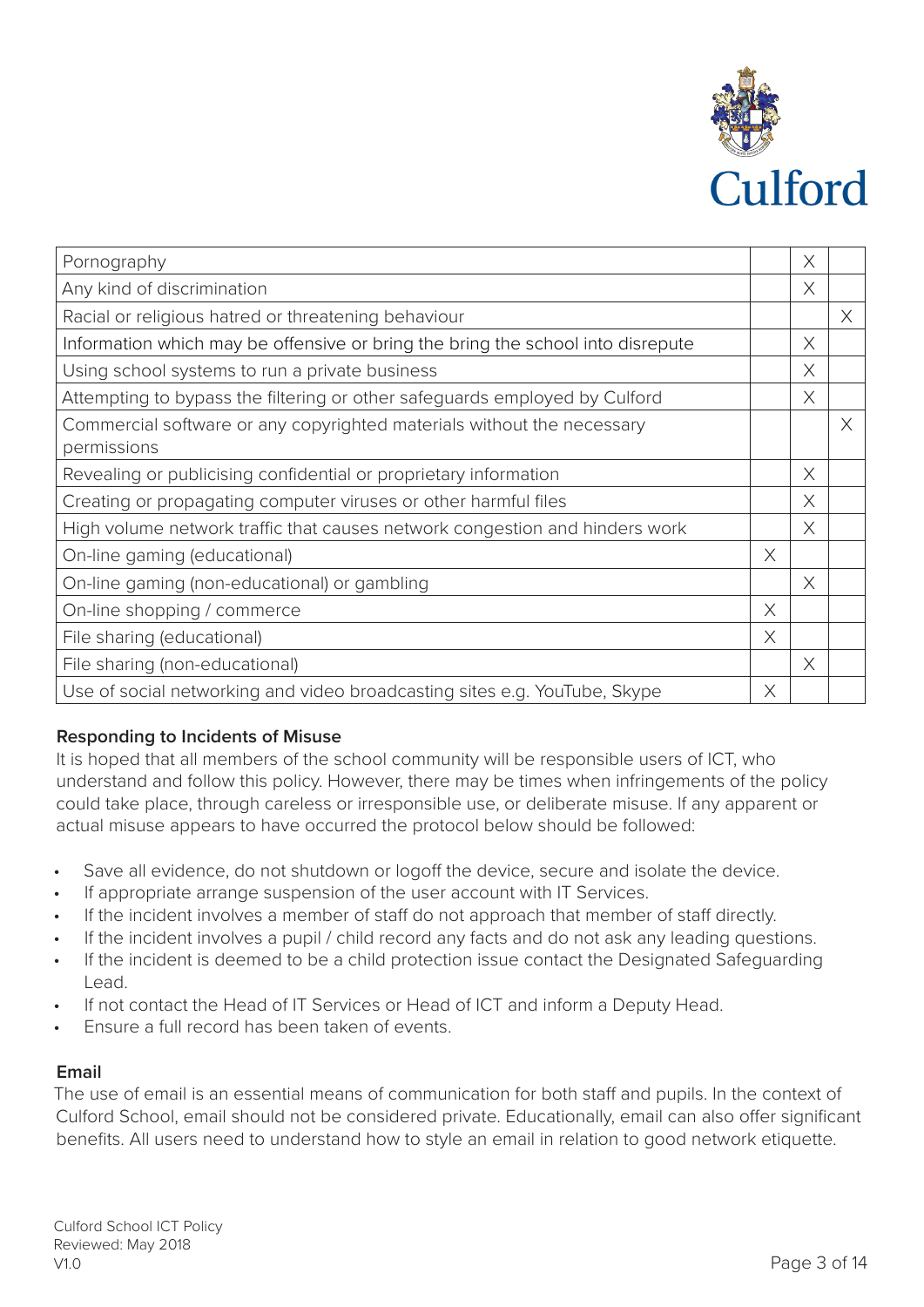

# **Managing Email**

The School gives all staff and pupils their own email account to use for all school business as a work based tool. This minimises the risk of receiving unsolicited or malicious emails and avoids the risk of personal information being revealed. It is the responsibility of each account holder to keep their password secure. For the safety and security of users and recipients, all mail is filtered and logged; if necessary email histories can be traced. The school email account must be used for all school business. The school automatically adds a standard disclaimer to all email correspondence, and under no circumstances should staff contact pupils, parents or conduct any school business using personal email addresses.

Pupils may only use school approved accounts on the school system and only for educational purposes. The forwarding of chain letters is not permitted. All pupil email users are expected to adhere to the generally accepted rules of etiquette particularly in relation to the use of appropriate language and not revealing any personal details about themselves or others in email communication, or arrange to meet anyone without specific permission. Pupils must immediately tell a teacher or trusted adult if they receive an offensive email. Staff must inform their line manager.

However you access your school email, all the school email policies apply. The use of internet based webmail except Culford Outlook Web Access services for sending, reading or receiving business related email is not permitted. All emails should be written and checked carefully before sending, in the same way as a letter written on school headed paper.

# **Sending Emails**

If emailing personal, confidential, classified or special category data to external third parties or agencies, refer to the relevant section below.

Use your own school email account so that you are clearly identified as the originator of a message. If you are required to send an email from someone else's account, always use the 'Delegation' or 'send as' facility so that you are identified as the sender. Keep the number and relevance of email recipients, particularly those being copied, to the minimum necessary and appropriate. Do not send or forward attachments unnecessarily. Whenever possible, send the location path to the shared drive rather than sending attachments. An outgoing email greater than five megabytes (including any attachments) is likely to be stopped automatically. This size limit also applies to incoming email.

# **Receiving Emails**

Check your email regularly. Activate your 'out-of-office' notification when away for extended periods. Use the 'Delegation' facility within your email software so that your email can be handled by someone else while you are not at work. Never open attachments from an untrusted source; consult IT Services first. Do not use the email systems to store attachments; detach and save business related work to the appropriate drive/folder. The automatic deletion of emails is not allowed.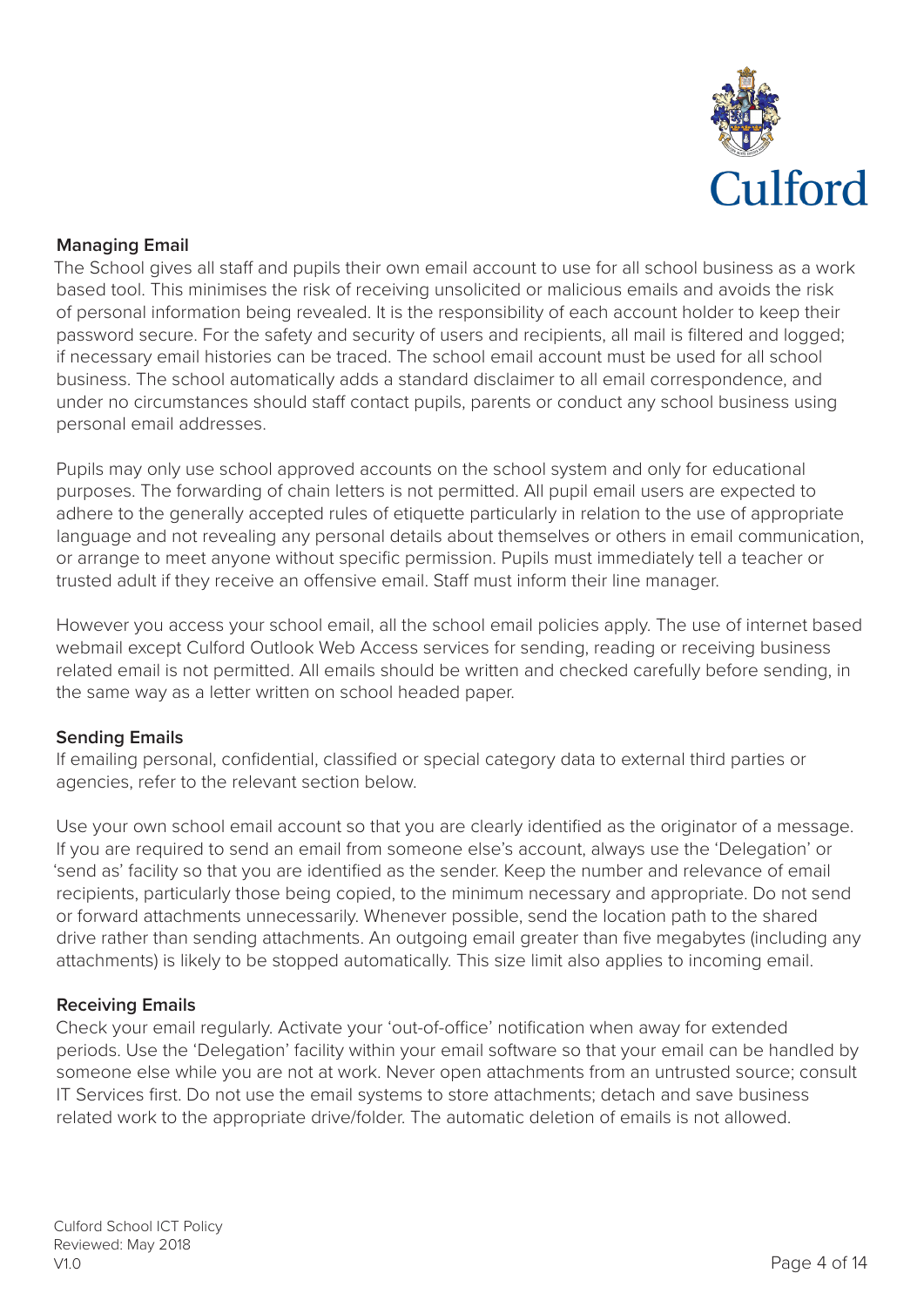

# **Emailing Personal, Special Category, Confidential or Classified Information**

Assess whether the information can be transmitted by other secure means before using email; emailing confidential data is not recommended and should be avoided wherever possible. The use of Internet based webmail services for sending email containing special category information is not permitted. Where your conclusion is that email must be used to transmit such data exercise caution when sending the email and always follow these checks before releasing the email:

- Verify the details, including accurate email address, of any intended recipient
- Verify the details of a requestor before responding to email requests for information
- Do not copy or forward the email to any more recipients than is absolutely necessary
- Do not send the information to anybody whose details you have been unable to verify
- Where possible send the information as an encrypted document attached to an email
- Provide the encryption key or password by separate contact; preferably by telephone
- Do not identify such information in the subject line of any email
- Request confirmation of safe receipt.

## **Internet Access**

The internet is an invaluable resource for education, business and social interaction, but also a potential risk to young and vulnerable people. All use of the Culford network for internet usage is logged and the logs are randomly but regularly monitored. Whenever any inappropriate use is detected it will be followed up.

# **Managing the Internet**

Staff will preview any recommended sites before use and if Internet research is set for prep, specific sites will be suggested that have previously been checked by the teacher. All users must observe software copyright at all times. It is illegal to copy or distribute school software or illegal software from other sources and all users must observe copyright of materials from electronic resources.

Users must not post personal, special category, confidential or classified information or disseminate such information in any way that may compromise its intended restricted audience; nor reveal names of colleagues, pupils, parents or third parties or any other confidential information acquired through your position at Culford. On-line gambling or gaming is not allowed. It is at the Headmasters' discretion what internet activities are permissible for staff and pupils and how this is disseminated.

School internet access is controlled through a web filtering appliance. Culford School is aware of its responsibility when monitoring staff communication under current legislation and takes into account; The General Data Protection Regulation, the UK Data Protection Bill, The Telecommunications (Lawful Business Practice) (Interception of Communications) Regulations 2000, Regulation of Investigatory Powers Act 2000, Human Rights Act 1998. Staff and pupils are aware that school based email and internet activity can be monitored and explored further if required. The school does not allow pupils access to internet logs. The school uses management control tools for controlling and monitoring workstations.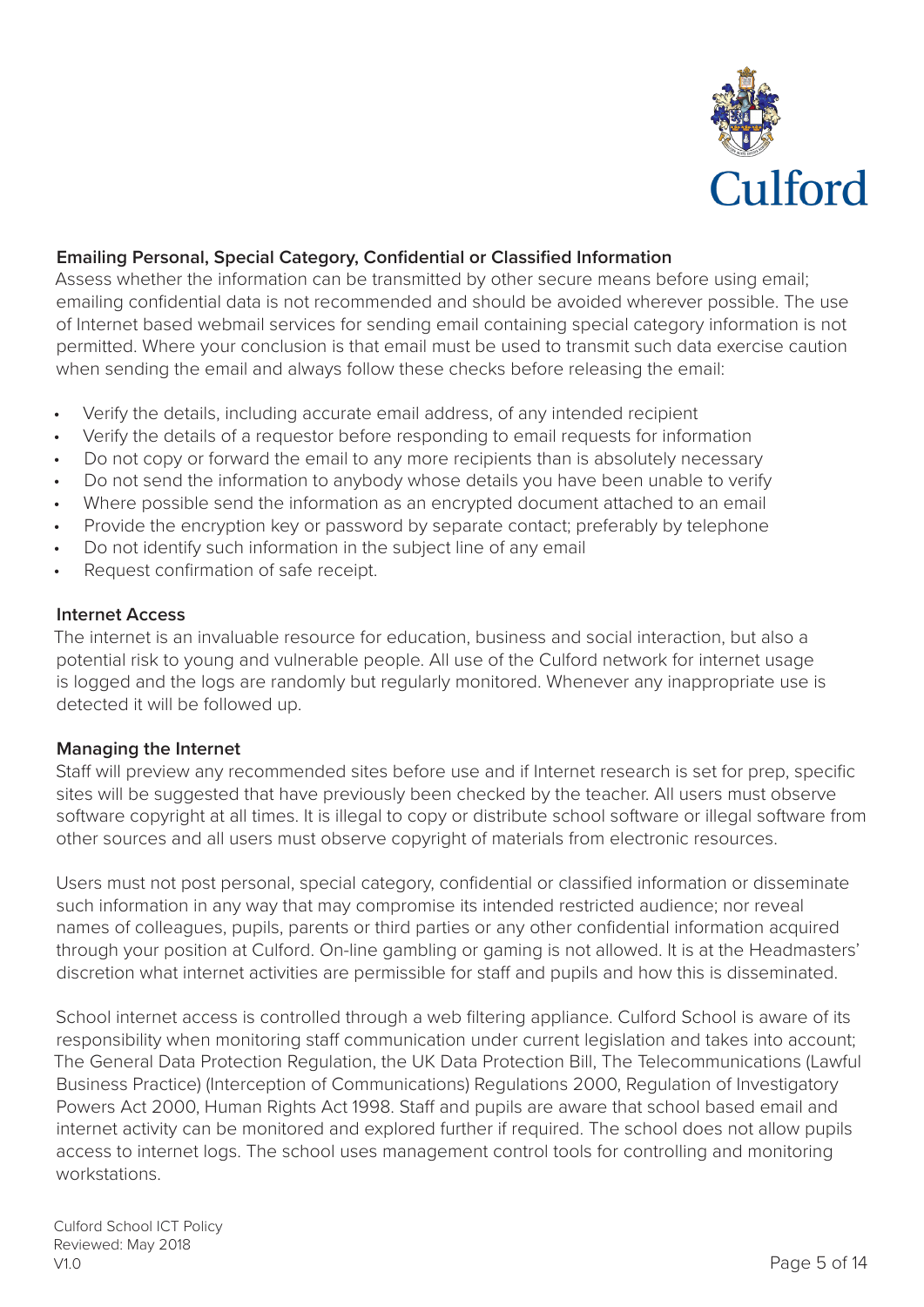

If staff or pupils discover an unsuitable site the incident must be reported immediately to a teacher who will then follow eSafety procedures as necessary. It is the responsibility of the school, by delegation to the IT Services, to ensure that Anti-virus protection is installed and kept up-to-date on all school machines. Pupils and Staff using personal removable media are responsible for measures to protect against viruses, for example making sure that additional systems used have up-to-date virus protection software. It is not the school's responsibility or IT Services to install or maintain virus protection on personal systems.

Pupils and staff are not permitted to download programs on school based technologies without seeking prior permission from IT Services. If there are any issues related to viruses or anti-virus software, IT Services should be informed through Service Desk.

# Personal or Special Category Information

Users must ensure that any School information accessed from your own PC or removable media equipment is kept secure and that computers are left locked to prevent unauthorised access. That any personal, special category, confidential and classified information disclosed or shared with others is accurate; that it is not disclosed to any unauthorised person; and that it does not compromise its intended restricted audience.

Users must ensure the security of any personal, special category, confidential and classified information sent or copied to others. They may only download personal data from systems if expressly authorised to do so by their manager and must keep their screen display out of direct view of any third parties when accessing personal, special category, confidential or classified information. Copies of such data must be securely stored and disposed of after use.

All files containing personal, special category, confidential or classified data must be encrypted wherever possible and hard drives from machines no longer in service must be removed and stored securely or wiped clean. All redundant ICT equipment must be returned to IT Services and will be disposed of in accordance with Waste Electrical and Electronic Equipment (WEEE) directive and Data Protection Laws.

# **Safe Use of Images, Video and Sound Recordings**

Digital images are easy to capture, reproduce and publish and, therefore, misuse. We must remember that it is not always appropriate to take or store images of any member of the school community or public, without first seeking consent and considering the appropriateness.

Culford likes to share our pupils' achievements with the Culford community and beyond through our termly newsletters, press releases, social media, prospectuses and on our website. One of the most enjoyable and effective ways of doing this is by the use of photographs. However, we take very seriously the issue of child safety in connection with the use of images of children in the public domain. Whilst their involvement may be motivating for pupils, and good for the School, we naturally have a duty of care to our pupils and are concerned that we should use photographs with the appropriate consent.

Culford School ICT Policy Reviewed: May 2018 V1.0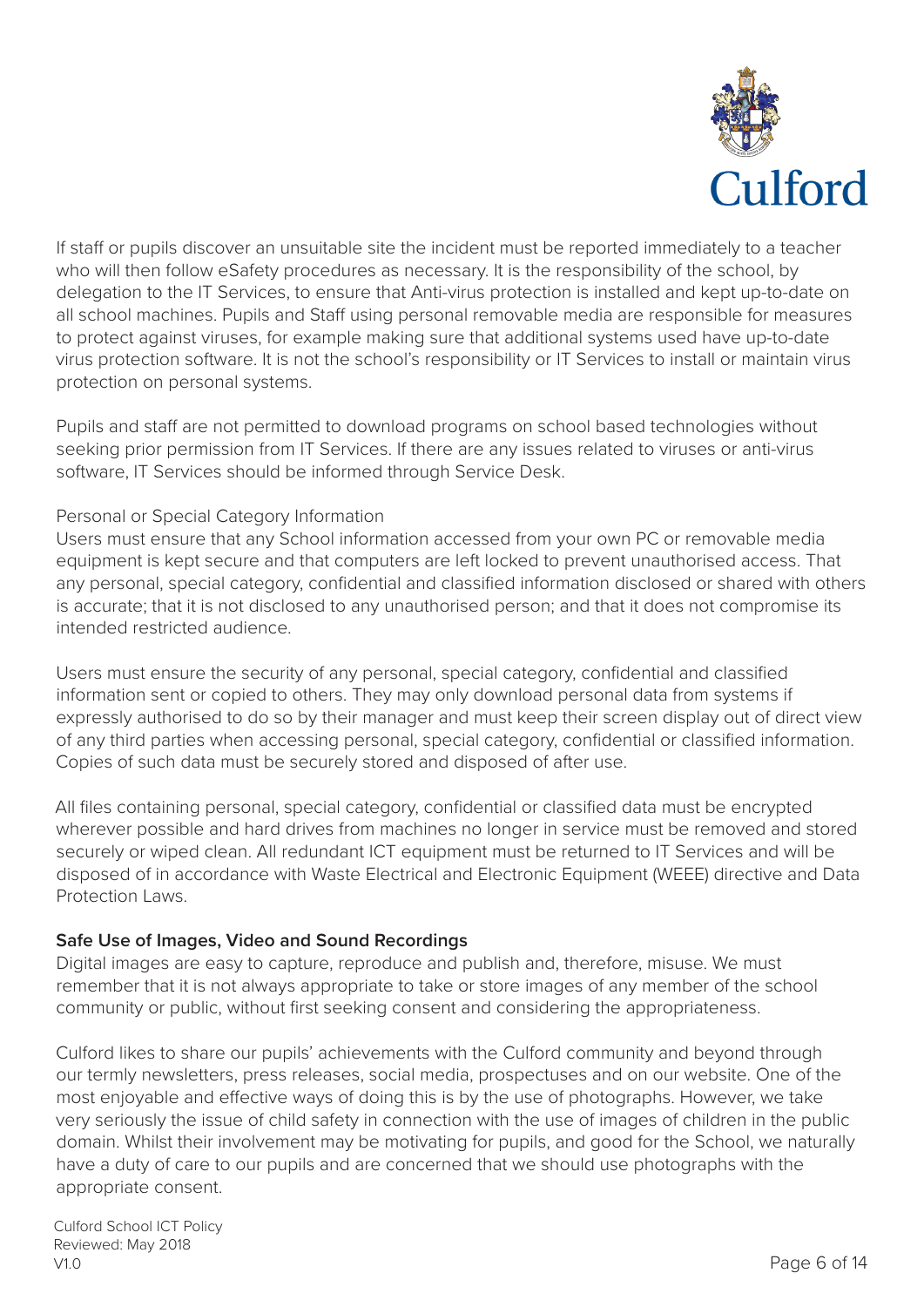

In line with government guidelines, pupils will remain unidentifiable in Culford promotional publications such as our prospectuses. While we tend not to include pupils' full names alongside the images in newsletters and with photographs issued to the media, if the story is about one particular pupil's achievement, for example, it is clearly impossible for the pupil/s to remain anonymous. Parents are sent a letter when their child joins Culford which asks them to complete and return a reply form if they object to the use of images of their children in the public domain.

This consent is considered valid for the entire period that the child attends this school unless there is a change in the child's circumstances where consent could be an issue. Consent may withdraw permission at any time by contacting the school.

Staff are not permitted to use personal digital equipment, such as mobile phones and cameras, to record pupils, this includes when on field trips. However with the express permission of the Headmaster, images, video or sound can be taken provided they are transferred immediately and solely to the School's network and deleted from the staff device.

Pupils should not use personal digital equipment to record others, including when on field trips. However, pupils may record images, video or sound of others with the express permission of a member of staff, providing the material is not inappropriate and is not used inappropriately. Pupils must not take, use, share, publish or distribute images, video or sound of others without their permission.

In EYFS staff are required to hand in their mobile phone in the phone basket in the office during working hours. In the event that an employee has an emergency, or is waiting for an important call, they may request permission to use the nursery phone. If staff are witnessed using a mobile phone in the playrooms, toilets, sleep room or kitchen they may be subject to disciplinary action. Staff are not permitted to use any personal recording devices camera, camcorder, iPad or any other device anywhere in the nursery or Pre Prep. Devices for recording observations for Tapestry are provided.

# **Storage of Images, Video and Sound Recordings**

Recordings of children must be stored on the school's network and nowhere else. Rights of access to this material are restricted to staff and pupils as appropriate and material no longer required will be deleted from the network at the earliest opportunity.

The school uses CCTV for security and safety. The only people with access to this are the Head of IT Services, School Caretakers, the ICT Network technicians; and Sports and Tennis Centre Staff who monitor the CCTV cameras attached to and inside that building. Notification of CCTV use is displayed at the front of the school.

The School operates a dedicated live video streaming service from two courts in the tennis dome. These recordings capture pupils and staff in the area during lessons. Access to this service is restricted and access addresses changed monthly. The school does not have any other webcams on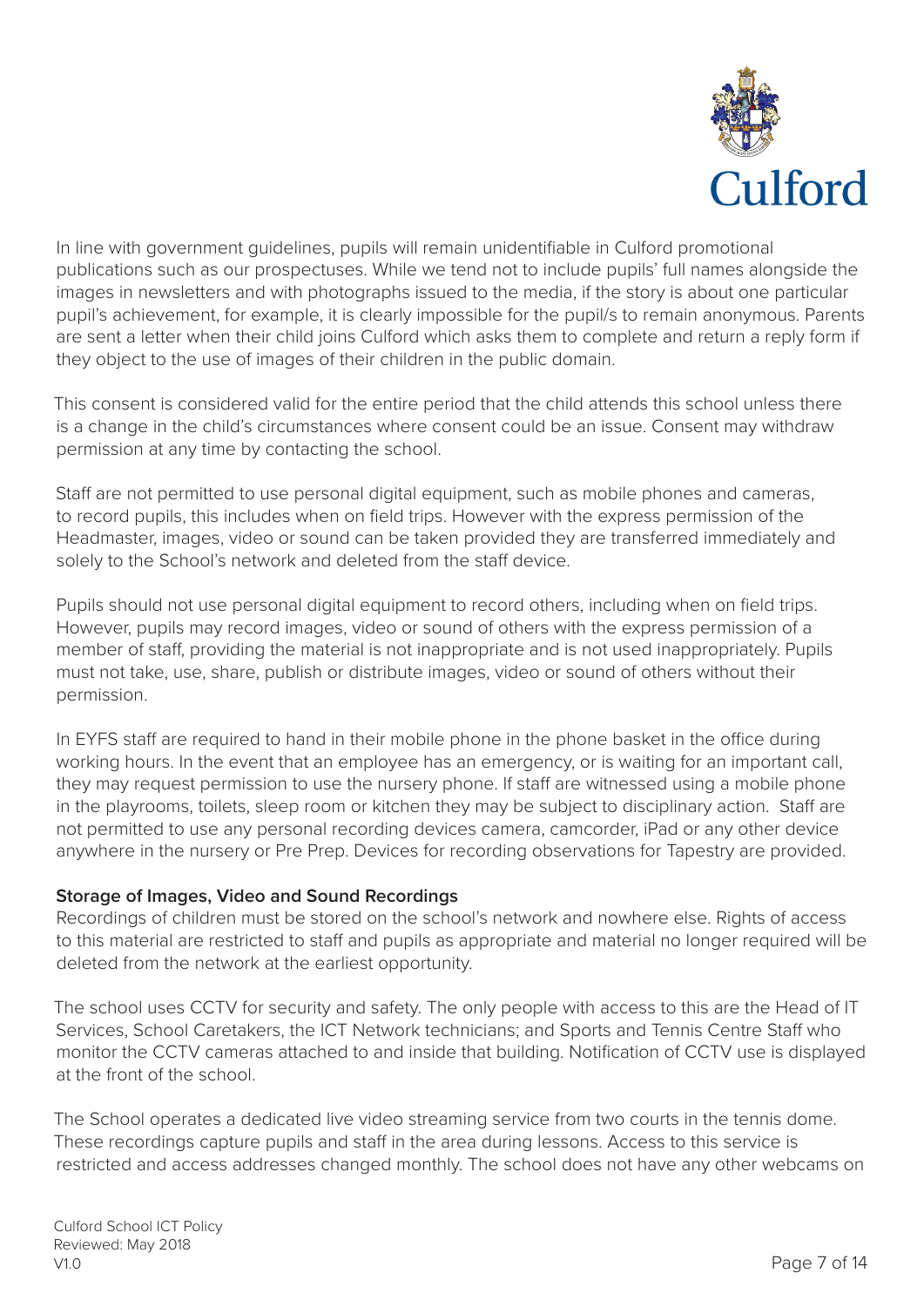

site and additional projects must be managed through the IT Manager. Misuse of webcams by any member of the school community will result in sanctions.

# **Conferencing**

Skype and other similar services can be used by pupils outside the normal working day to contact parents and guardians. Skype and other similar services should not be used during the working day by pupils and should be turned off. Skype and other similar services should not be used as an instant messaging application. Pupils should not make contact with or accept approaches from unknown individuals or organisations. Skype and other similar services usernames must be marked as private and not included in the global search.

## **School ICT Equipment**

Users are responsible for any activity undertaken on school ICT equipment provided to them. Culford School keeps a record of ICT equipment issued to staff. All ICT equipment must be kept physically secure. Users must save data on a frequent basis. Individuals are responsible for the backup and restoration of any data that is not held on the school's network drive. Personal or special category data should not be stored on the local drives of laptops or desktop PCs or in the shared drive of the schools IT system. Individuals are responsible for any information accessed from their own equipment and must ensure it is kept secure, and that no personal, special category, confidential or classified information is disclosed to any unauthorised person.

Visitors must not plug their hardware into school network points but must be directed to IT Services if network access is required. Unauthorised access or modifications to computer equipment, programs, files or data is an offence under the Computer Misuse Act 1990. On termination of employment all ICT equipment must be returned to IT Services.

#### **Portable & Mobile ICT Equipment**

All activities carried out on School systems and hardware will be monitored in accordance with the general policy for school ICT equipment. School data must be stored on the school's network, and not kept solely on mobile equipment. Personal data should be encrypted where possible and the devices have password protection enabled and used. Equipment must be kept physically secure. When travelling by car, best practice is to place the laptop in the boot of your car before starting your journey. Devices should not be left in vehicles unattended overnight or for long periods of time. Never leave the device in view and make sure the vehicle is secure. Staff must never use a handheld mobile phone whilst driving a vehicle.

Users should synchronise all locally stored data with the central school network server on a frequent basis. Portable and mobile equipment must be made available as necessary for anti-virus updates and software installations, patches or upgrades and the installation of any applications or software must only be authorised, fully licensed and installed by IT Services. Portable or mobile ICT equipment must not be left unattended and, wherever possible, must be kept out of sight. It must be transported in its protective case if supplied.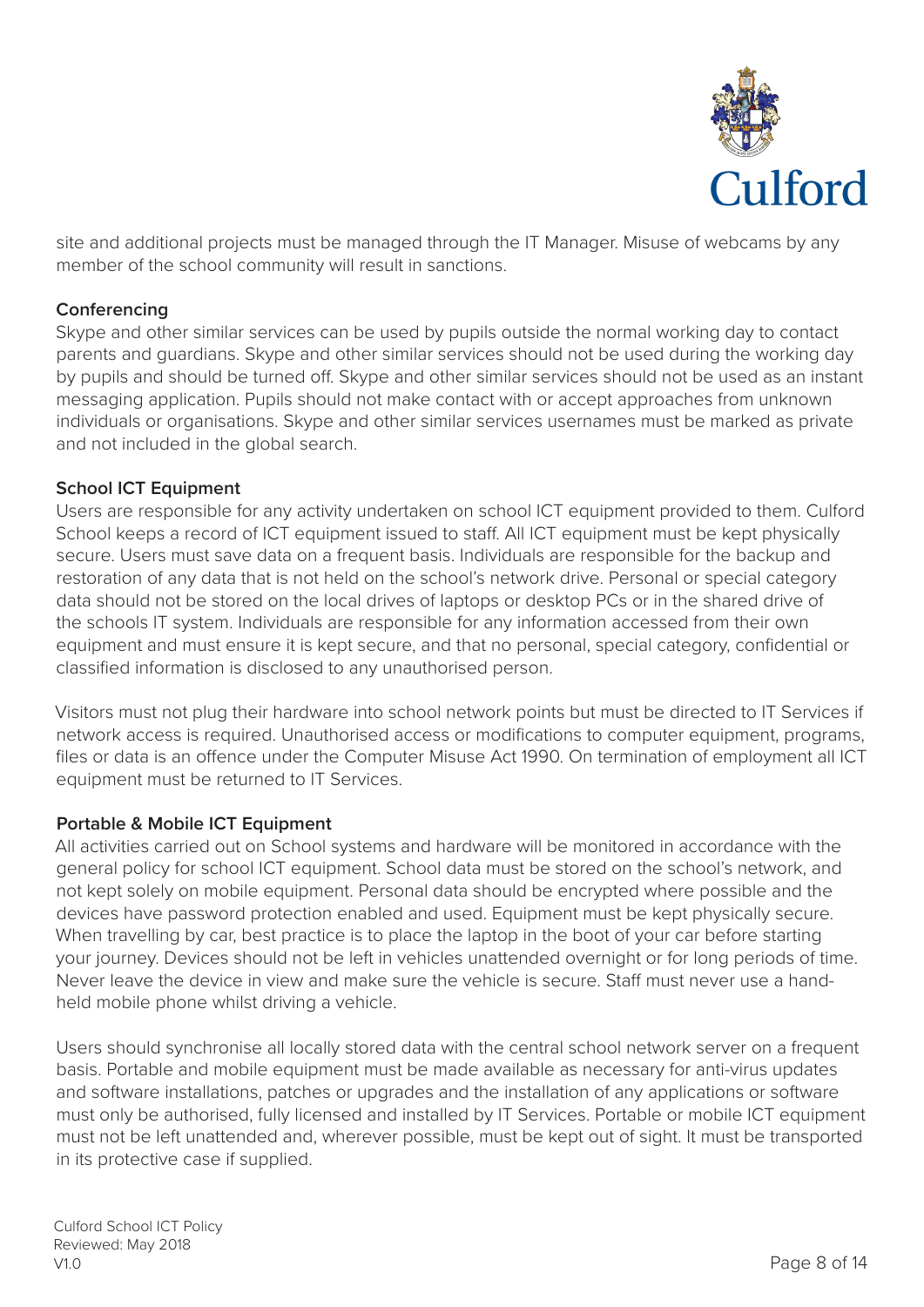

Users must report the loss of any school mobile device to the Head of IT Services immediately because the school remains responsible for all costs until the mobile device is reported lost or stolen. School SIM cards must only be used in school provided mobile phones unless authorized by the Head of IT Services. Staff may have to reimburse Culford School for the cost of any personal use of equipment.

# **Mobile Technologies**

Many emerging technologies offer new opportunities for teaching and learning. Mobile devices often offer internet access and thus open up risk and misuse associated with communication and internet use. Emerging technologies will be examined for educational benefit and the risk assessed before use in school is allowed. Culford School will manage the use of these devices so that users exploit them appropriately.

The school allows staff to bring in personal mobile phones and devices for their own use.

Pupils are allowed to bring personal mobile devices to the Senior School but must not use them for personal purposes within lesson time. At all times the device must be switched onto silent. Prep and Pre-Prep pupils must leave their personal mobile devices in the designated areas in Cadogan House or the School office. Pupils' personal mobile devices may be used for educational purposes, when authorized by the member of staff responsible. The device user must always ask the prior permission of the bill payer.

The school is not responsible for the loss, damage or theft of any personal mobile device.

The sending of inappropriate digital messages between any members of the school community is not allowed and permission must be sought before any image, video or sound recordings are made on these devices of any member of the school community.

Users bringing personal devices into school must ensure there is no inappropriate or illegal content on the device.

# **Managing Social Networking**

Social networking sites, if used responsibly both outside and within an educational context can provide easy to use, creative, collaborative and free facilities. However there are issues regarding the appropriateness of some content, contact, culture and commercialism. Users must think carefully about the way that information can be added and removed by all users, including themselves, from these sites. At present, the school endeavours to deny access to social networking sites to pupils within school during the working day.

Users must be cautious about the information given by others on sites, for example users not being who they say they are. Users should not place images of themselves on such sites owing to the difficulty of removal once online. Users must avoid giving out personal details which may identify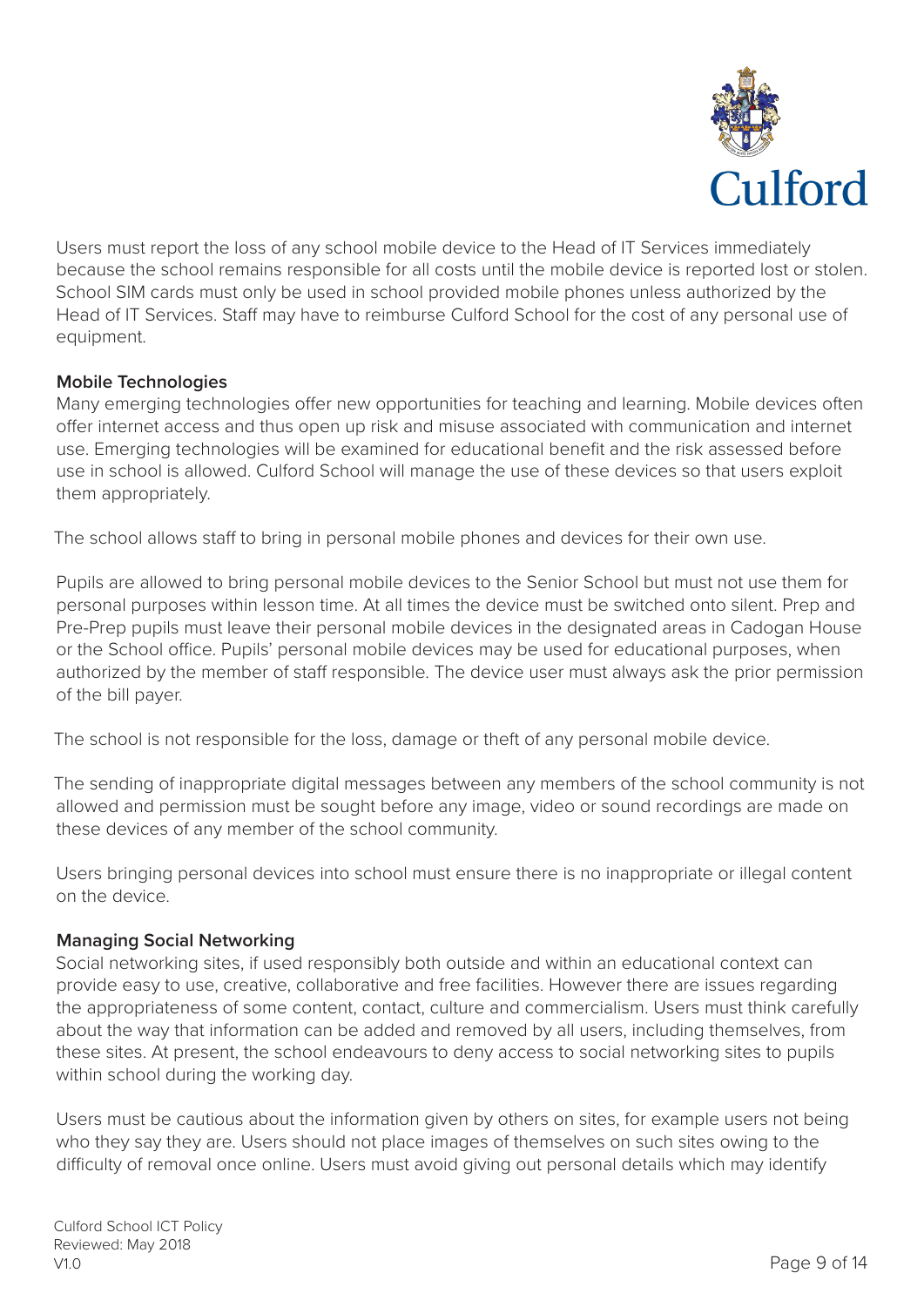

them or where they are. Users must always set and maintain profiles on such sites to maximum privacy and deny access to unknown individuals. Users must be wary about publishing specific and detailed private thoughts online. Users must report any incidents of online bullying to the school.

Staff may only create or use social networking tools to communicate with pupils using a Culford approved platform or other system approved by the Headmaster and made known to the IT Manager.

# **Telephone Services**

School telephones are available in term time for all School business, but only for local or UK calls. Anyone requiring calls outside the UK must see the Head of IT Services. The school has two mobile phones which are usable in Europe. They are available from the School Office for use on school trips. Be aware that the laws of slander apply to telephone calls. Whilst a telephone call may seem to have a temporary and private existence it still qualifies as admissible evidence in slander law cases.

## **Monitoring**

Authorised ICT staff may inspect any ICT equipment owned or leased by the School, and devices owned by pupils that have been used to access the Culford school network, at any time without prior notice. Authorised ICT staff may monitor, intercept, access, inspect, record and disclose telephone calls, emails, instant messaging, internet/intranet use and any other electronic communications (data, voice or image) involving its employees or pupils without consent, to the extent permitted by law. This may be to confirm or obtain School business related information; to confirm or investigate compliance with School policies, standards and procedures; to ensure the effective operation of School ICT; for quality control or training purposes; to comply with a Subject Access Request under Data Protection Laws, or to prevent or detect crime.

Authorised ICT staff may, without prior notice, access the email or voicemail account where applicable, of someone who is absent in order to deal with any business-related issues retained on that account.

All monitoring, surveillance or investigative activities are conducted by authorised staff and comply with Data Protection Laws, the Human Rights Act 1998, the Regulation of Investigatory Powers Act 2000 (RIPA) and the Lawful Business Practice Regulations 2000. Personal communications using School ICT may be unavoidably included in any business communications that are monitored, intercepted or recorded.

#### **Breaches**

A breach or suspected breach of policy by a School employee, contractor or pupil may result in the temporary or permanent withdrawal of ICT hardware, software or services from the offending individual. Any breach is grounds for disciplinary action. Breaches may also lead to criminal or civil proceedings.

Any security breaches or attempts, lost or stolen equipment or data, unauthorised use or suspected misuse of ICT, virus notifications, unsolicited emails, and all other policy non-compliance must be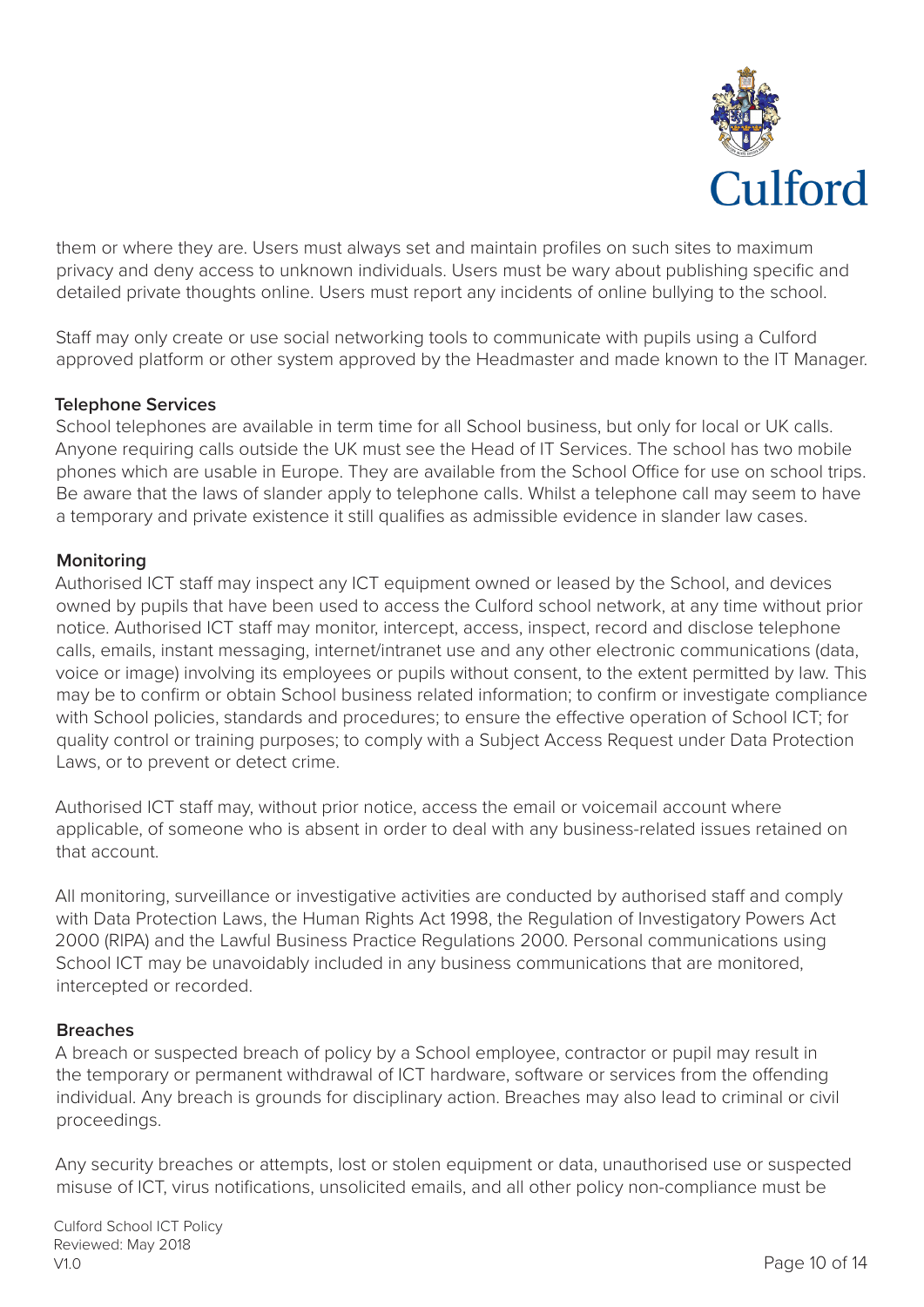

immediately reported to the school's IT Manager or Compliance Officer.

## **Computer Viruses**

All files downloaded from the Internet or received via email will be automatically checked for viruses. However, files on removable media must be checked for any viruses using school provided antivirus software before using them. Users must never interfere with any anti-virus software installed on school equipment. In the case of a suspected virus, users must stop using the equipment and contact IT Services immediately. The IT Services department will be responsible for advising users of what actions to take.

# **Data Protection and Security**

All staff must follow the School's policies and procedures in relation to the management of personal data which have been written in line with current data protection laws. A large amount of pupil, parent, employee and third party data is held on electronic systems such as the school server, various cloud base systems apps or personal laptops, mobile phones and USB's.

Under General Data Protection Regulations, individuals have the right to request access to the information the school holds about them, Subject Access Request (SAR). This request must be responded to no long than one month after the request was made. It is important that staff understand how to recognise a Subject Access Request and the school polices on responding to it. All SAR's must go through the Compliance Officer.

Full Data Protection Polices can be found in Moodle/Support/Data Protection. The Schools Data Protection Lead is the Compliance Officer who is available for support or to answer any queries you may have about data protection.

# **New Software or Apps**

All new software or apps for school use must be made know to the IT Manager before purchase has taken place. This is to comply with data protection laws. The IT Manager will liaise with the Schools' Data Protection Lead to ensure any data impact assessments, data sharing agreements and data mapping has been carried out before the final purchase of the system.

#### **Security**

The School gives relevant staff access to its Management Information System, with a unique ID and password. It is the responsibility of users to keep passwords secure. Staff must be aware of their responsibility when accessing school data. Staff have access to relevant guidance within the Culford ICT Policy, including the Acceptable Use Policy Agreement. Staff must keep all school related data secure, especially all personal, special category, confidential or classified data.

Anyone expecting or sending a confidential or special category fax, should use the Safe Haven Fax procedure: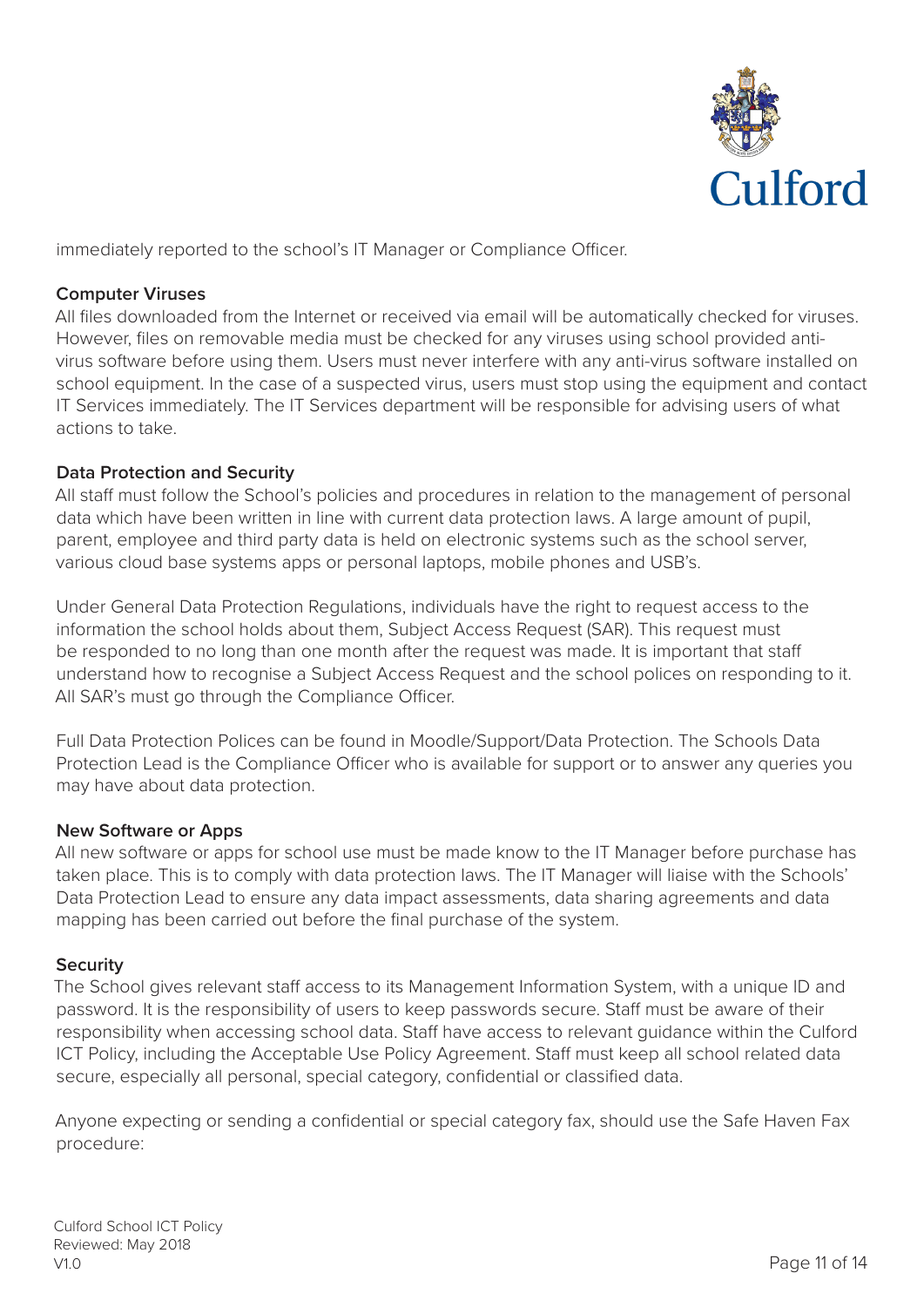

- Ensure the recipient knows the fax is being sent and that it will be collected at the other end.
- Send the front sheet through first and check that it has been received by the correct recipient.
- Add the rest of the document to the fax and press the redial button.
- Don't leave while transmitting; wait for the original to process and remove it from the fax machine.
- Wait for confirmation of successful transmission.
- Confirm whether it is appropriate to fax to another colleague if they are not there to receive it.
- Use only the minimum information and anonymise where possible.

# **Passwords**

Staff and pupils must always use their own personal passwords to access computer based services and enter them each time they logon. Passwords should not be saved in any automated logon procedures. Staff and pupils should change temporary passwords at first logon and change passwords whenever there is any indication of possible system or password compromise. Passwords should not be recorded on paper or in an unprotected file. Personal passwords should only be disclosed to authorised ICT support staff when necessary, and never to anyone else. All personal passwords that have been disclosed should be changed once the requirement is finished. Passwords should contain a minimum of six characters and be difficult to guess. Staff and pupils who think their password may have been compromised or someone else has become aware of it should report this to IT Services.

User ID and passwords for staff and pupils who have left the school are removed within 24 hours.

Password security is essential for staff. Staff must have secure passwords which are not shared with anyone. The pupils are expected to keep their passwords secret and not to share with others, particularly their friends. Pupils are not allowed to deliberately access on-line materials or files on the school network, of their peers, teachers or others. Staff must be aware of their individual responsibilities to protect the security and confidentiality of school networks, MIS systems and the Learning Platform, including ensuring that passwords are not shared and are changed periodically. Individual users must also make sure that workstations are not left unattended and are locked. Due consideration should be given when logging into the Learning Platform to the browser/cache options for a shared or private computer.

All staff and pupils are expected to comply with password policies at all times

# **Remote Access**

Individual users are responsible for all activity via any of the Culford School remote access facilities. Only equipment with an appropriate level of security for remote access should be used; not, for example, equipment provided in a publically used internet café. To prevent unauthorised access to School systems, users must keep all information such as logon IDs and passwords confidential and not disclose them to anyone. They should avoid writing down or otherwise recording any network access information. Any such information that is written down must be kept in a secure place and disguised so that no other person will be able to identify what it is.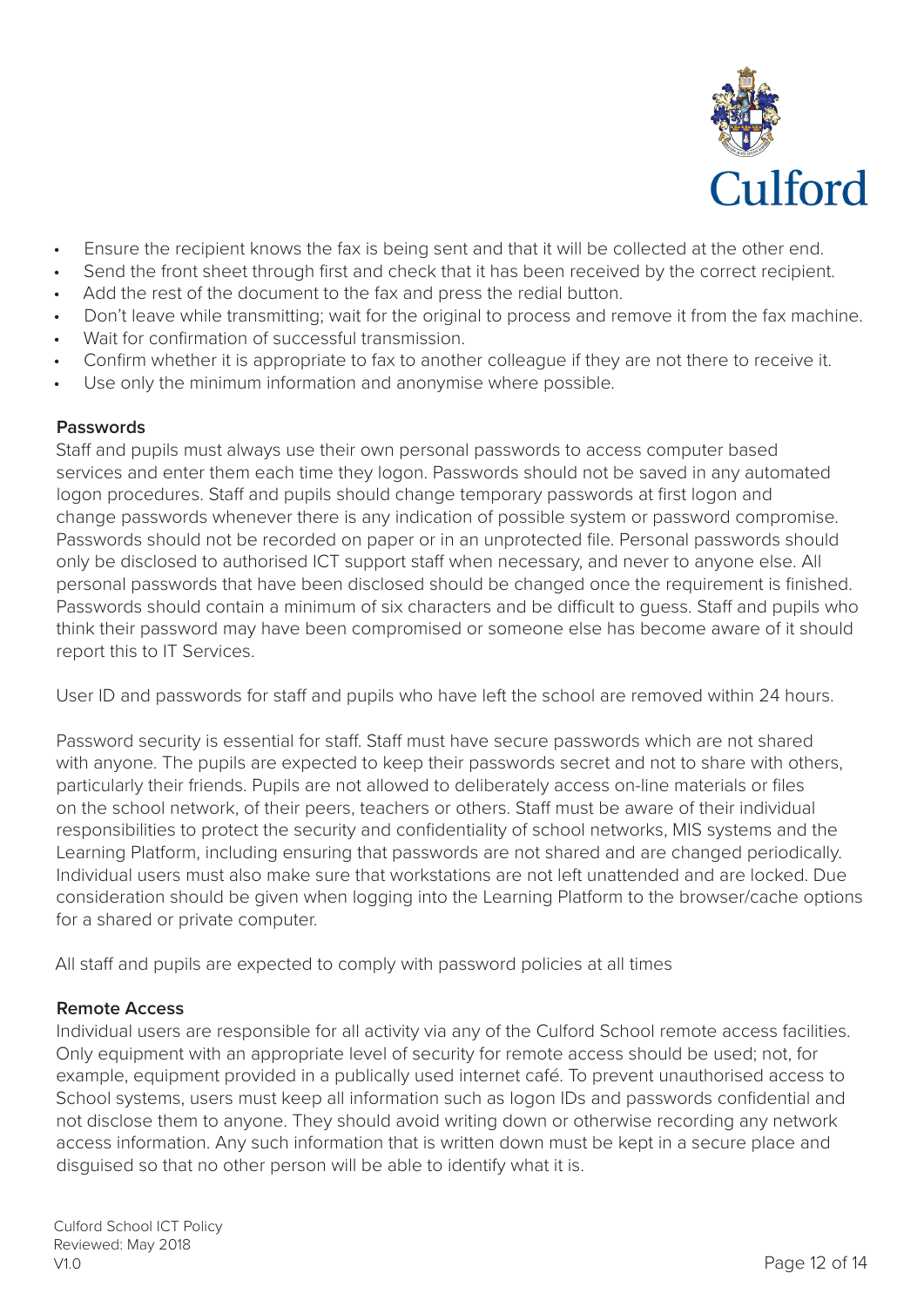

Staff and pupils must protect School information and data at all times, including any printed material produced while using the remote access facility. Particular care must be taken when access is from a non-School environment.

# **Inventions, Patents, Copyright**

You are required to inform the school immediately of any invention, improvement, discovery, process, design or copyright which you create or obtain whilst in the school's employ or as a consequence of it. This will become the absolute property of the school except as otherwise stated by statute. When you leave the school you will return all databases and other information held by you whether developed or maintained by you during the course of your employment with the school.

# **Communications with the Media**

Any member of staff approached by the media should contact the Headmaster's Office as soon as possible or, in his absence a member of the Executive.

Staff should not pass comment to any form of medium on any matter without prior express approval. All responses and comments to the Press are to be approved by the Headmaster, or, in his absence, by the Executive. All communication with the media should be carried out in a courteous and professional manner and calls and emails from the media should be returned promptly by those authorised to do so.

All press releases and Social Media are co-ordinated by the Marketing department. If colleagues wish to promote an event, achievement or activity they should contact the Marketing Department who will be pleased to advise and assist.

All representatives of the media visiting Culford should be accompanied by a member of staff at all times. Press photographers and news broadcasters do not have a right to take pictures or film anywhere on school grounds as it is private property. Any member of staff who sees anyone taking photographs or filming without a school chaperone should report this to reception and to the Marketing Department immediately.

Any member of staff approached by an individual or an organisation seeking information held by the school about themselves or any other person must pass that request, and the reason, to the Headmaster's Office. Staff should not pass comment on individual or release any information without prior express approval from the Headmaster.

#### **Social Media**

The creation and moderation of all Culford's social media channels is done by the Marketing Department. This includes forums, discussion groups and blogs as well as the mainstream social channels such as Facebook, Twitter, YouTube, Pinterest, Flickr, Snapchat, Instagram, LinkedIn etc.

Page 13 of 14 Culford School ICT Policy Reviewed: May 2018 V1.0 We are keen for staff to engage with the school's social Media Activities, but they must only do so through the Marketing Department who will ensure messaging is effectively deployed on the correct platforms.